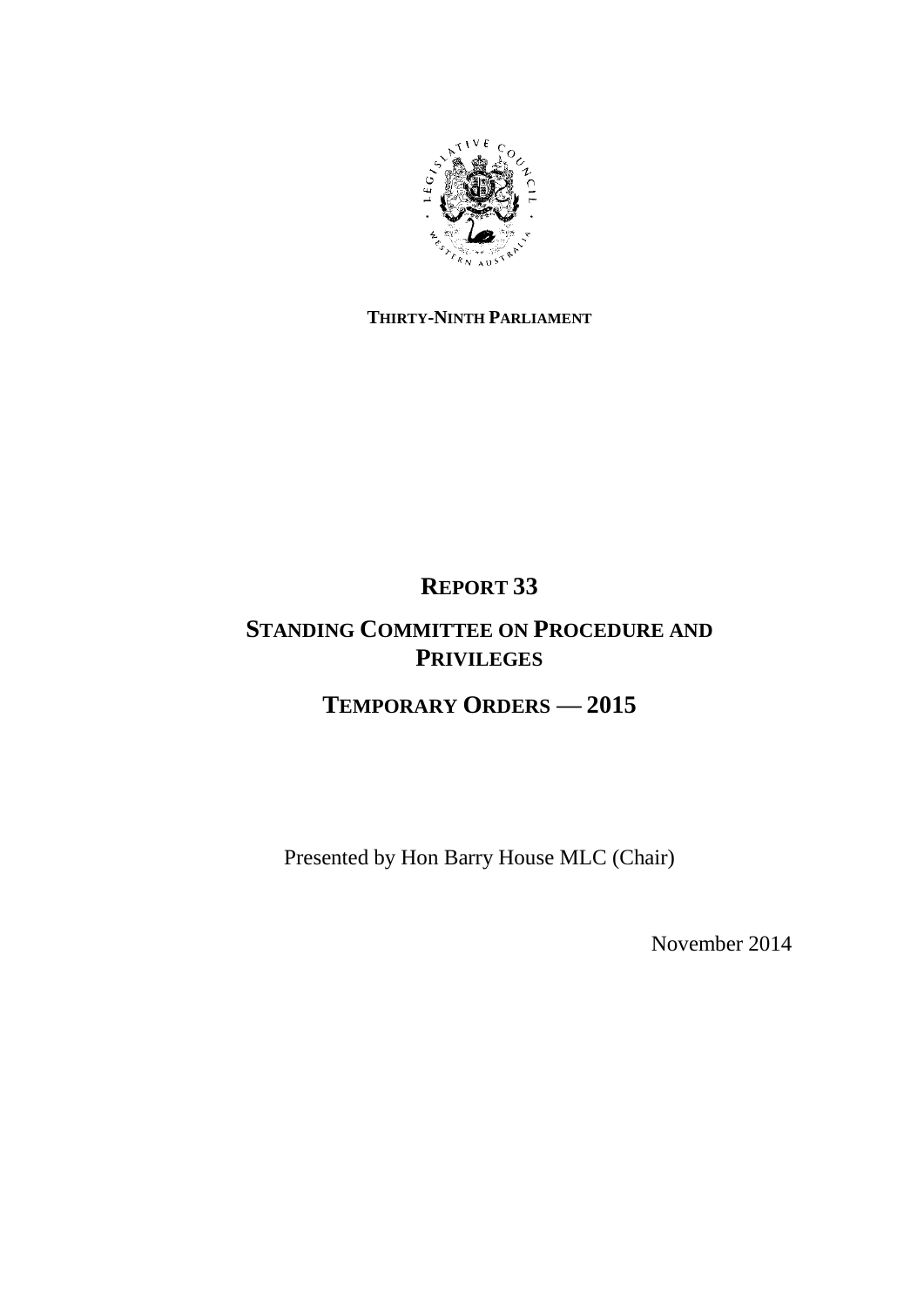### **STANDING COMMITTEE ON PROCEDURE AND PRIVILEGES**

#### **Date first appointed: 24 May 2001**

#### **Terms of Reference:**

The following is an extract from Schedule 1 of the Legislative Council Standing Orders:

### "**1. Procedure and Privileges Committee**

- 1.1 A *Procedure and Privileges Committee* is established.
- 1.2 The Committee consists of 5 Members, including the President and the Chair of Committees, and any Members co-opted by the Committee whether generally or in relation to a particular matter. The President is the Chair, and the Chair of Committees is the Deputy Chair, of the Committee.
- 1.3 With any necessary modifications, Standing Order 163 applies to a co-opted member.
- 1.4 The Committee is to keep under review the law and custom of Parliament, the rules of procedure of the Council and its Committees, and recommend to the Council such alterations in that law, custom, or rules that, in its opinion, will assist or improve the proper and orderly transaction of the business of the Council or its Committees."

#### **Members as at the time of this inquiry:**

| Hon Barry House MLC (Chair)           | Hon Adele Farina MLC (Deputy Chair) |
|---------------------------------------|-------------------------------------|
| <b>Hon Nick Goiran MLC</b>            | Hon Colin Holt MLC                  |
| Hon Kate Doust MLC                    |                                     |
| Staff as at the time of this inquiry: |                                     |
| Nigel Pratt (Clerk)                   | Nigel Lake (Deputy Clerk)           |

Grant Hitchcock (Advisory Officer (Procedure))

#### **Address:**

Parliament House, Perth WA 6000, Telephone (08) 9222 7222 lcco@parliament.wa.gov.au Website: http://www.parliament.wa.gov.au

#### **ISBN 978-1-922047-99-1**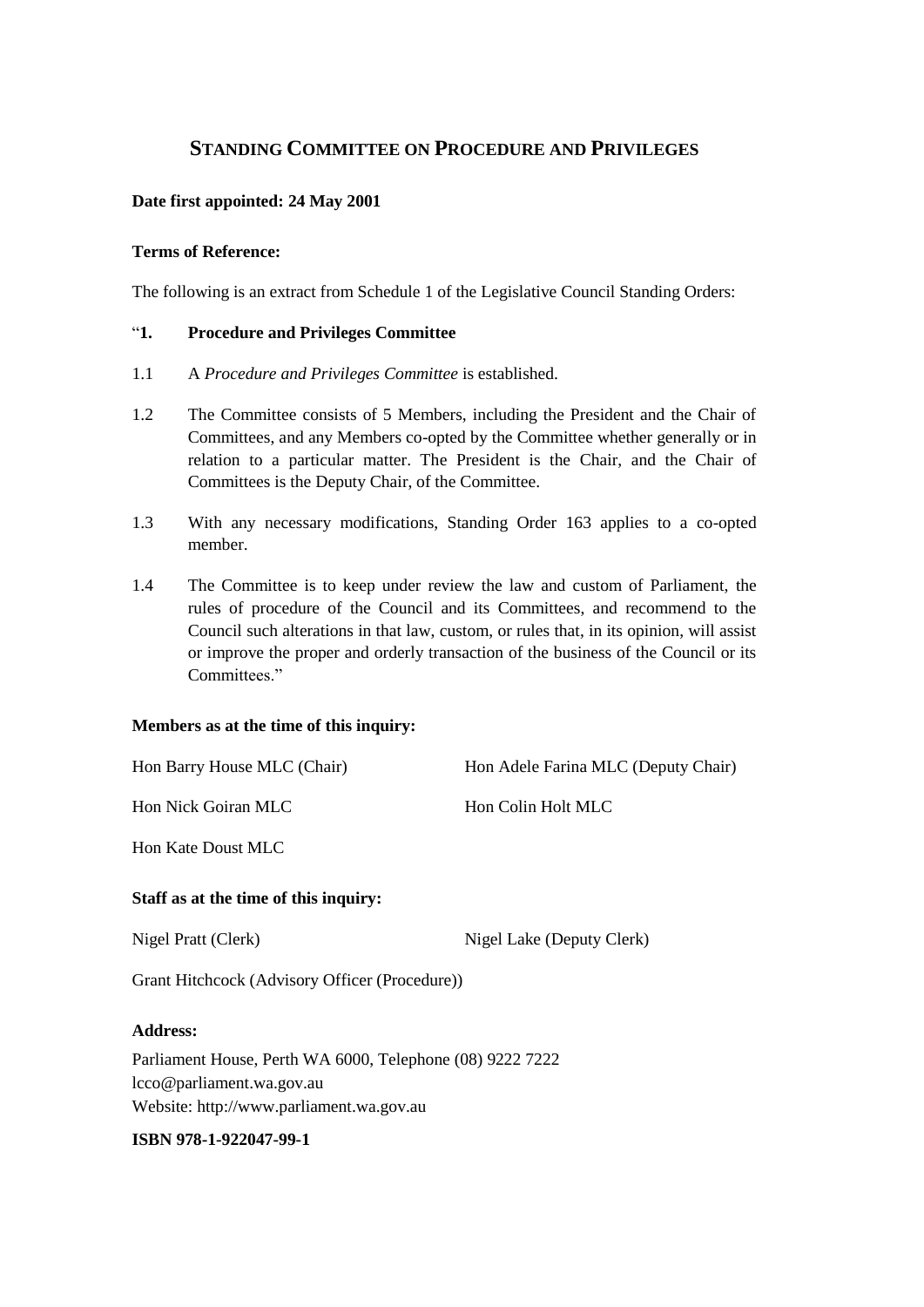## **CONTENTS**

| $\overline{c}$              |                                                                       |  |
|-----------------------------|-----------------------------------------------------------------------|--|
| 3                           |                                                                       |  |
| 4                           |                                                                       |  |
| 5                           |                                                                       |  |
| 6                           |                                                                       |  |
| 7                           |                                                                       |  |
|                             |                                                                       |  |
|                             |                                                                       |  |
| $\mathcal{D}_{\mathcal{L}}$ |                                                                       |  |
|                             |                                                                       |  |
|                             | OPTIONS CONSIDERED BY THE PPC — ORDER OF BUSINESS ON A SITTING DAY  8 |  |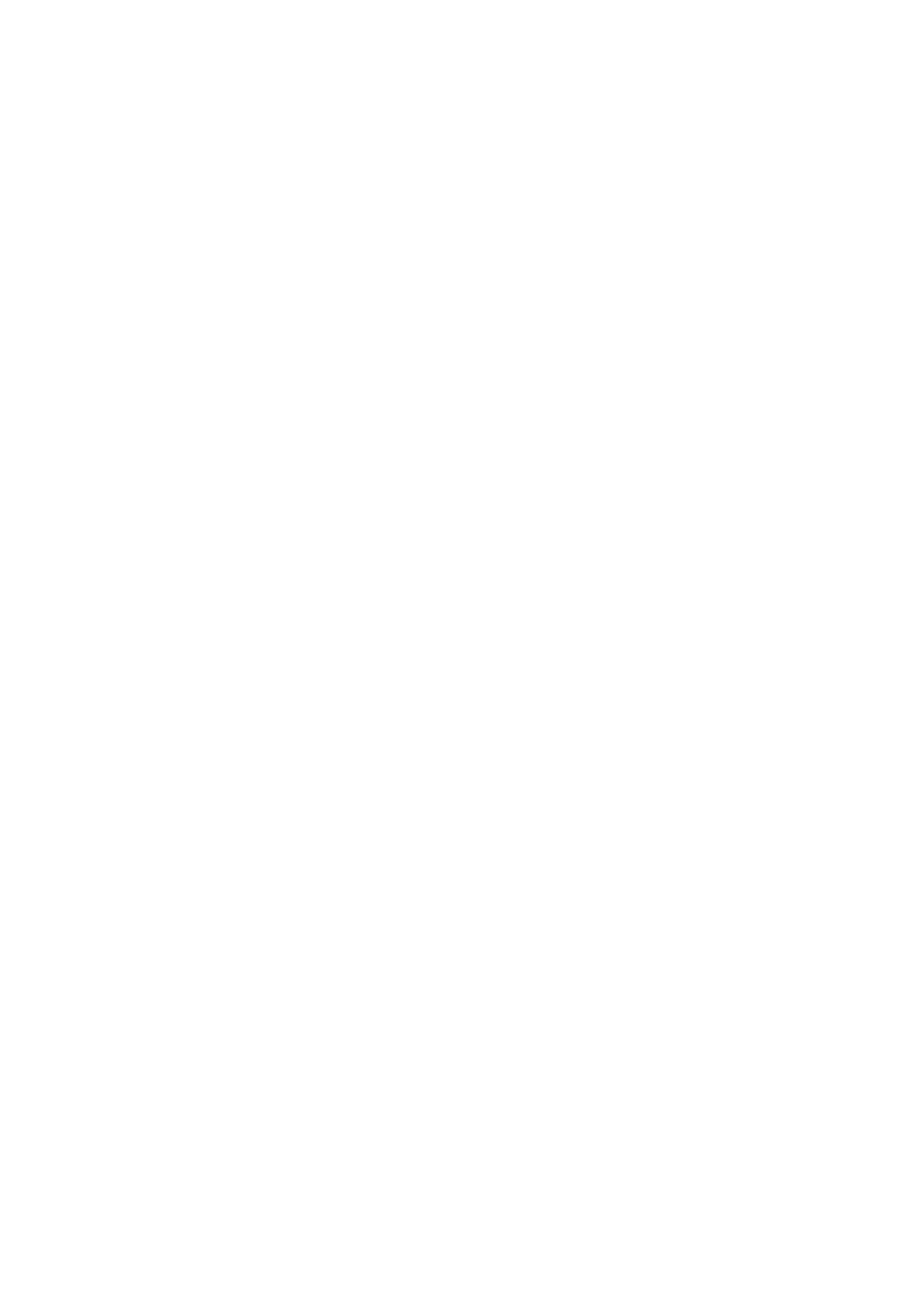#### <span id="page-4-0"></span>**REPORT OF THE STANDING COMMITTEE ON PROCEDURE AND PRIVILEGES**

#### **IN RELATION TO THE TEMPORARY ORDERS — 2015**

### <span id="page-4-1"></span>**1 REFERENCE**

1.1 On Wednesday, 14 May 2014 the *Procedure and Privileges Committee* ("the PPC") considered a proposal to review the Legislative Council Sitting Hours and Order of Business for the purpose of revising the sitting hours on Wednesday evenings to achieve an earlier adjournment time.

#### <span id="page-4-2"></span>**2 BACKGROUND TO THE REFERENCE**

2.1 On Thursday, 5 December 2013 during the time provided for Private Members' Business, the Council debated the following private member's motion:

> *That this Council discuss the Legislative Council sitting times with a view to changing them.*

- 2.2 The private member's motion was moved and debated pursuant to SO 112 and lapsed upon the conclusion of the debate. Without a deliberative vote being taken by the House there was no indication one way or the other as to whether the House agreed with or rejected the proposition discussed during the debate on the motion.
- 2.3 The PPC, noting the debate on the private member's motion, resolved to inquire into the current sitting and adjournment times provided for under the Standing Orders with a view to determining whether alternative times would be preferable.

### <span id="page-4-3"></span>**3 APPROACH BY THE PPC**

- 3.1 The consensus approach by the PPC was to seek to achieve an earlier adjournment time on Wednesday evenings without reducing the time available for particular items of business or the total weekly sitting time currently provided for under the Standing Orders.
- 3.2 The PPC noted that the various party-political, Legislative Council committee and other meeting arrangements may be affected as a consequence of an adjustment to the Wednesday sitting schedule. Additionally, the PPC was mindful of the potential for changes to the Order of Business to reduce the available time of particular items of business and the effect that this may have on the orderly transaction of the business.
- 3.3 In order to achieve an earlier adjournment on Wednesday evenings, the PPC sought advice from the Clerks and discussed a number of options regarding various adjustments to the Order of Business. Several options to 'recover' business time lost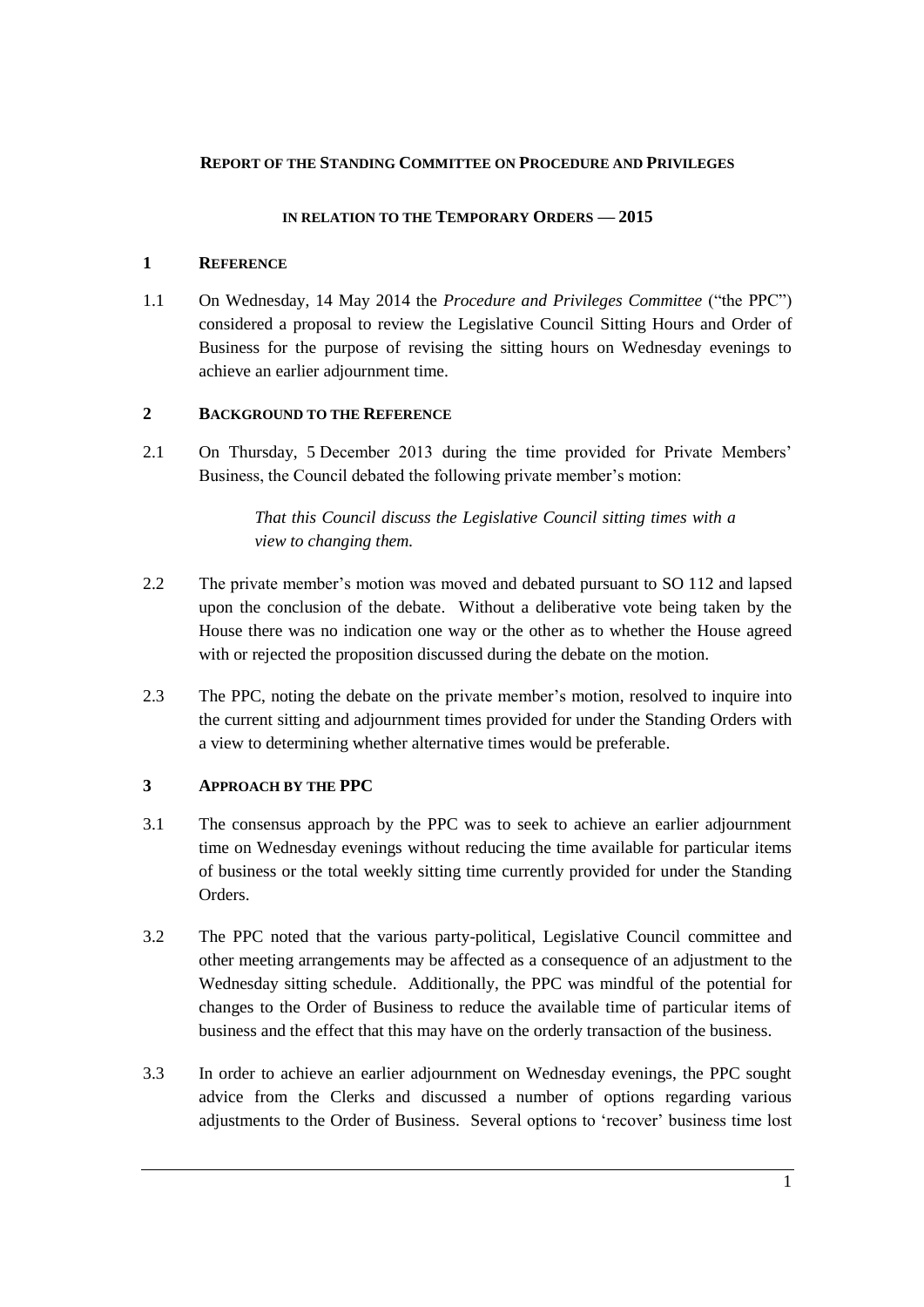as a result of the implementation of any of the proposed adjustments were similarly explored by the PPC.

#### <span id="page-5-0"></span>**4 OPTIONS FOR REVISED SITTING HOURS ON WEDNESDAY**

- 4.1 Noting the general tenor of the debate during the private member's motion, the PPC concluded that a general consensus exists amongst current members of the Legislative Council to move towards an earlier adjournment time on Wednesday evenings.
- 4.2 The PPC considered various arrangements and adjustments to the Order of Business that would facilitate an earlier adjournment on Wednesday evenings, and the recovery of lost business time resulting from any adjustment.
- 4.3 The two options that, in the opinion of the PPC, will realise each of these outcomes were as follows:
	- a) Option 1:
		- Tuesday and Wednesday sittings to start one hour earlier;
		- Wednesday sittings to conclude at 6.20pm with Members' Statements to follow.
	- b) Option 2:
		- Tuesday sittings to start one hour earlier (2.00pm);
		- Tuesday dinner break to be reduced to one hour (6.00pm to 7.00pm);
		- Wednesday sittings to conclude at 6.20pm with Members' Statements to follow; and
		- Wednesday and Thursday afternoon tea suspensions to be discontinued.
- 4.4 The two options outlined above are visually represented in Appendix 2.
- 4.5 The PPC subsequently agreed to a resolution authorising the distribution of these options to the other members of the Legislative Council for the purpose of seeking the opinions and preferences of those members.
- 4.6 On Wednesday, 22 October 2014 the PPC considered the feedback received from the Legislative Council membership. The PPC noted that the majority view of the members, as reported to the PPC, indicated support for Option 1.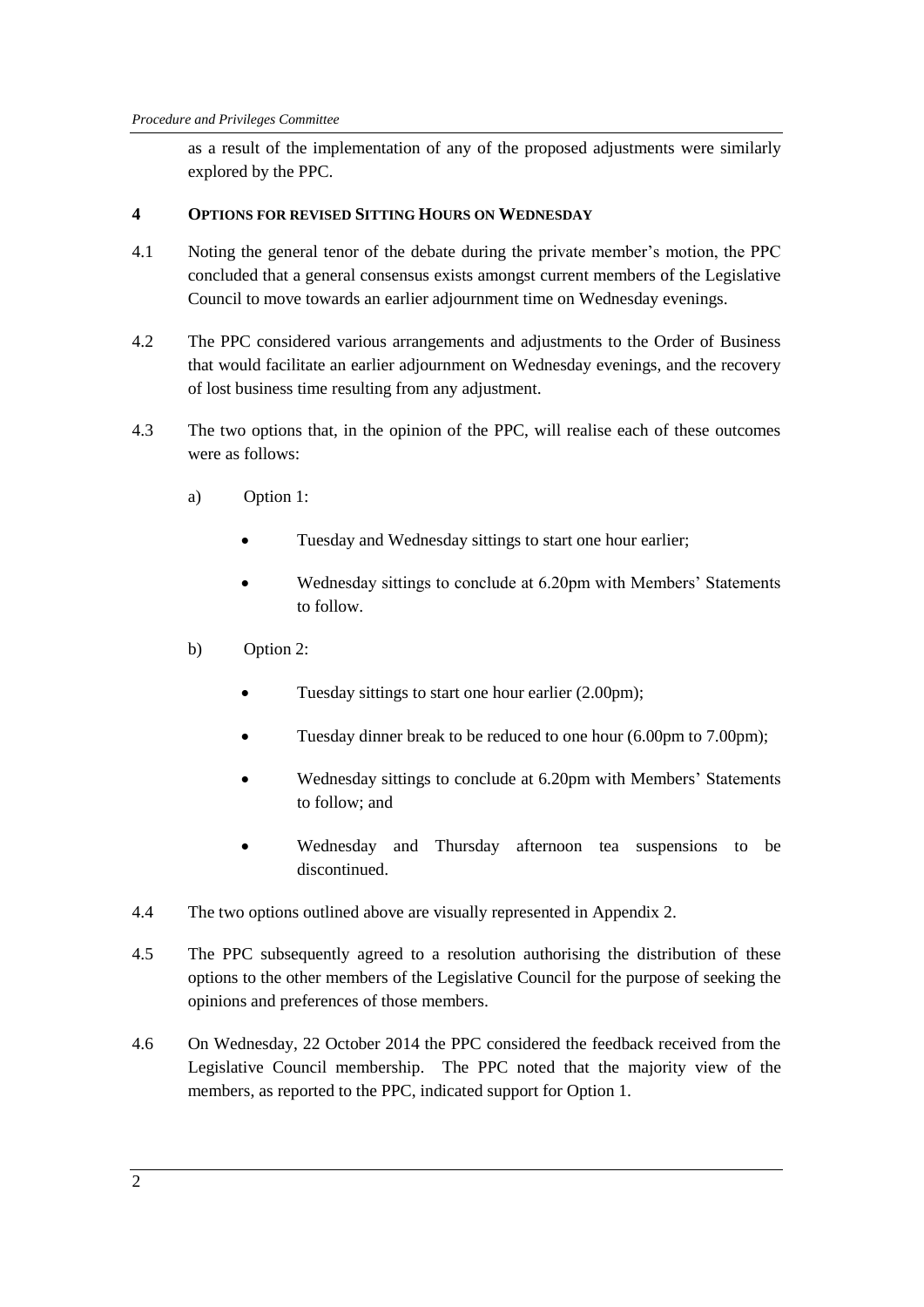#### <span id="page-6-0"></span>**5 TEMPORARY ORDERS**

- 5.1 The PPC considers that the adoption of Temporary Orders would provide an appropriate mechanism to implement any proposed adjustments to the Order of Business on a trial basis commencing from the first sittings in 2015 until the winter recess. The temporary nature of the new arrangements provides a suitable method to review and evaluate the success or otherwise of the Temporary Orders and for the House to determine whether they should become a permanent feature of the Council's operation.
- 5.2 The PPC is of the unanimous view that the House should decide whether or not to accept the proposal before the House adjourns at the end of the scheduled 2014 sittings in December.
- 5.3 Accordingly, the PPC recommends that the Council adopt Temporary Orders giving effect to the objectives outlined in this report. The Temporary Orders giving effect to the proposal are appended to this report in Appendix 1.

#### <span id="page-6-1"></span>**6 CONSIDERATION OF COMMITTEE REPORTS**

- 6.1 On Tuesday, 14 October 2014 the President received correspondence from a member of the Legislative Council relating to the time limits imposed by Standing Order 21 for the consideration of committee reports.
- 6.2 The correspondence expressed concern that the considerable effort and value of the reports produced by committees and presented to the Council were, in some instances, diminished due to the existing time limits provided for their consideration. The member further proposed a number of remedies for the consideration of the PPC.
- 6.3 The PPC noted the timeliness of the correspondence and the issues raised. The PPC agreed that it was an opportune moment to explore the remedies proposed in the correspondence and recommends additional temporary orders to trial new arrangements to address this issue.
- 6.4 The further orders agreed to by the PPC are included in the Temporary Orders in Appendix 1.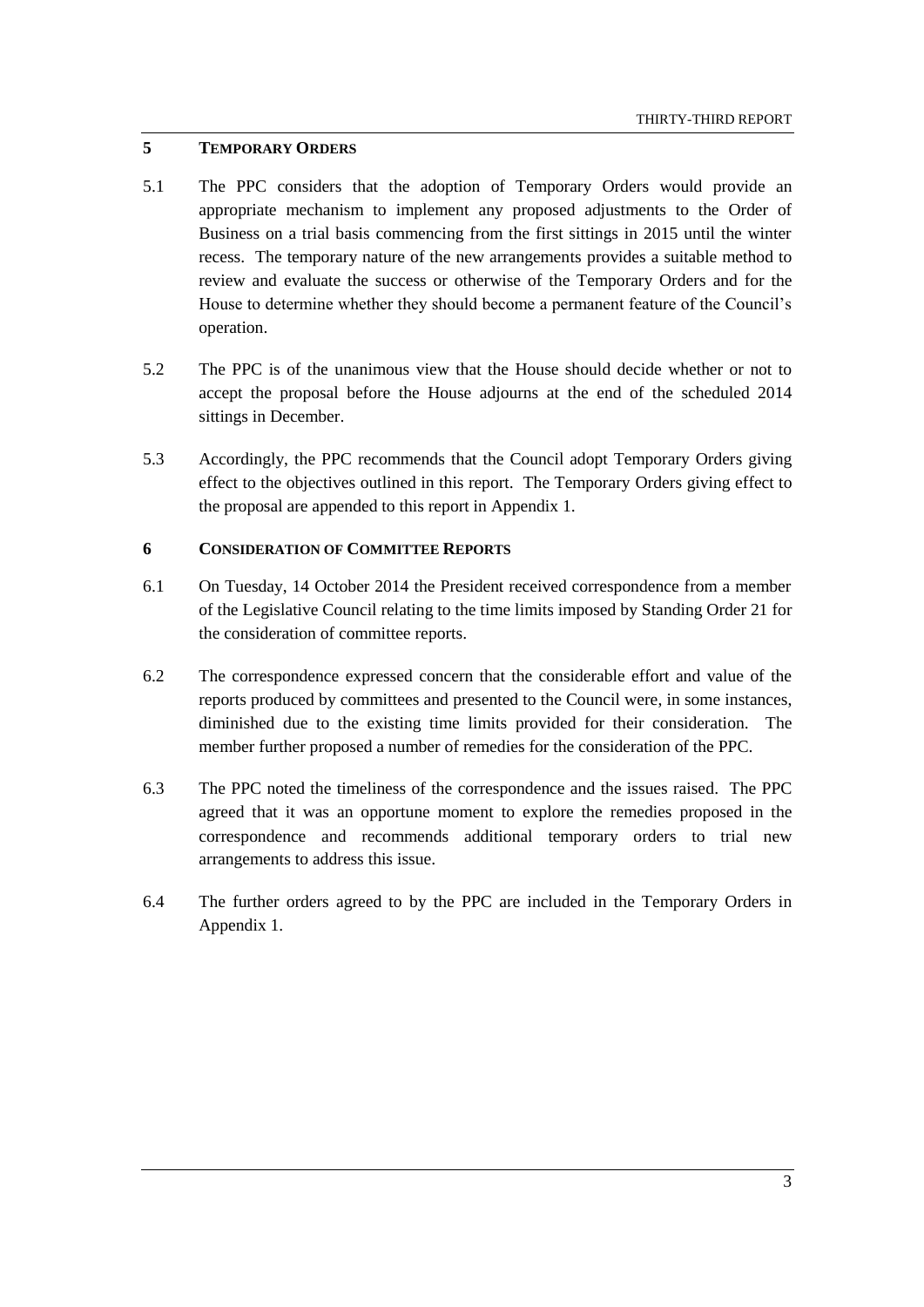### <span id="page-7-0"></span>**7 RECOMMENDATION**

7.1 The PPC recommends that the Temporary Orders appended to this report be adopted at the earliest convenience of the House, or prior to the House rising on the final sitting day in December 2014.

### **Recommendation 1:**

**That the Legislative Council adopt the Temporary Orders contained in Appendix 1 of this report.** 

 $\mathbb{Z}^2$  $\sqrt{2}$ 

**Hon. Barry House MLC Chair 19 November 2014**

**\_\_\_\_\_\_\_\_\_\_\_\_\_\_\_\_\_\_\_\_\_**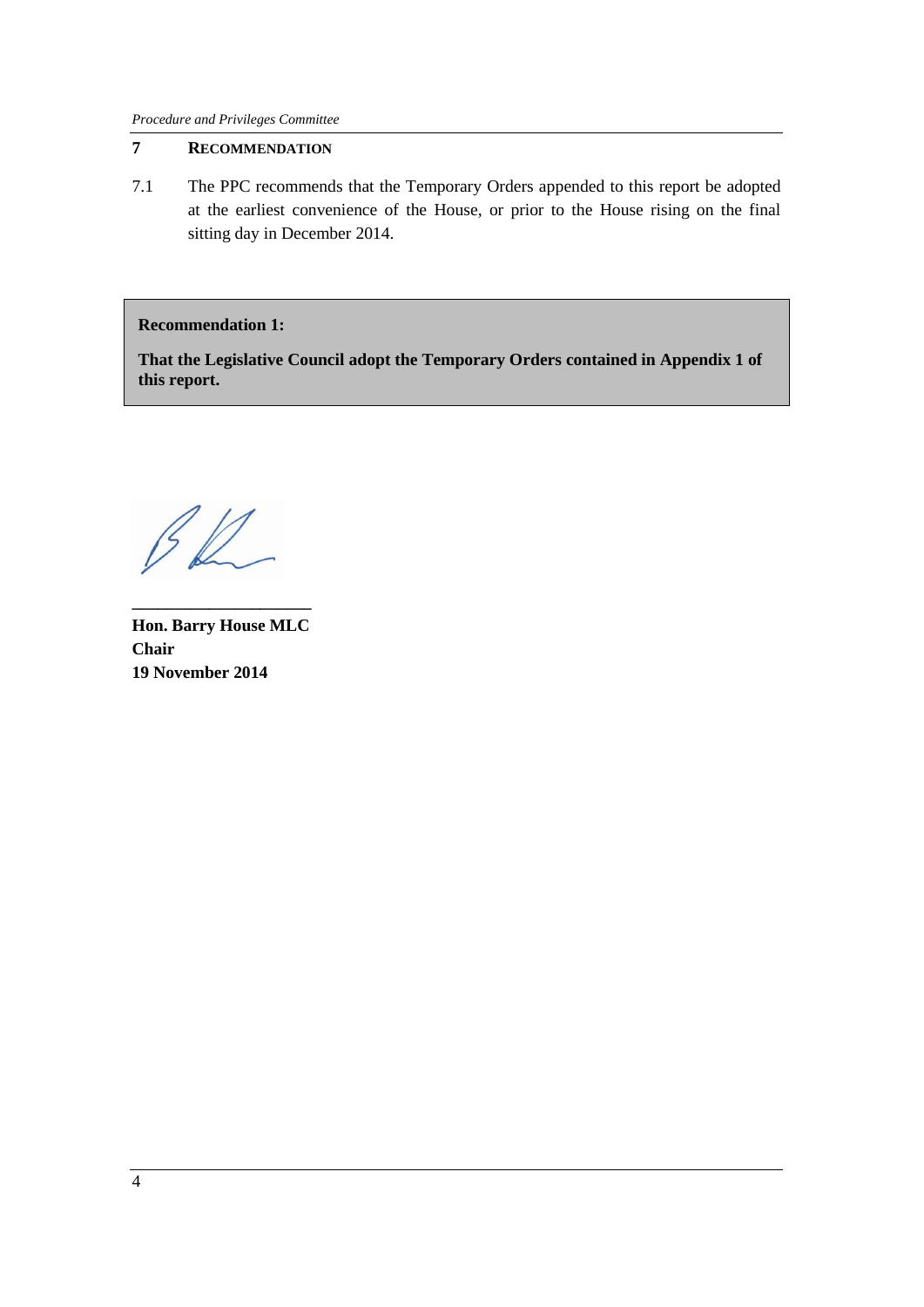#### <span id="page-8-1"></span><span id="page-8-0"></span>**1 PROPOSED TEMPORARY ORDERS**

1.1 The proposed Temporary Orders giving effect to the proposal are as follows:

#### **TEMPORARY ORDERS**

The Legislative Council adopts the following Temporary Orders -

#### **1. Duration of Temporary Orders**

These Temporary Orders apply until (and including) 3 July 2015.

#### **2. Days and Times of Meeting**

Standing Order 5, paragraphs (1) to (3) inclusive are suspended and replaced by the following Temporary Orders -

(1) Unless otherwise ordered, the Council shall meet for business on the days and at the times as follows -

| Tuesday   | $2.00 \text{ pm}$  |
|-----------|--------------------|
| Wednesday | $1.00 \text{ pm}$  |
| Thursday  | $10.00 \text{ am}$ |

(2) Unless otherwise ordered by the President, the proceedings of the House shall be suspended on the days and at the times as follows -

| Tuesday   | $6.00$ pm to 7.30 pm                   |     |                    |
|-----------|----------------------------------------|-----|--------------------|
| Wednesday | 4.15 pm to 4.30 pm                     |     |                    |
| Thursday  | $1.00 \text{ pm}$ to $2.00 \text{ pm}$ | and | 4.15 pm to 4.30 pm |

(3) Unless sooner adjourned or following business taken under (5), the Council stands adjourned at the following times -

| Tuesday   | $10.25$ pm        |
|-----------|-------------------|
| Wednesday | $7.00 \text{ pm}$ |
| Thursday  | $6.00 \text{ pm}$ |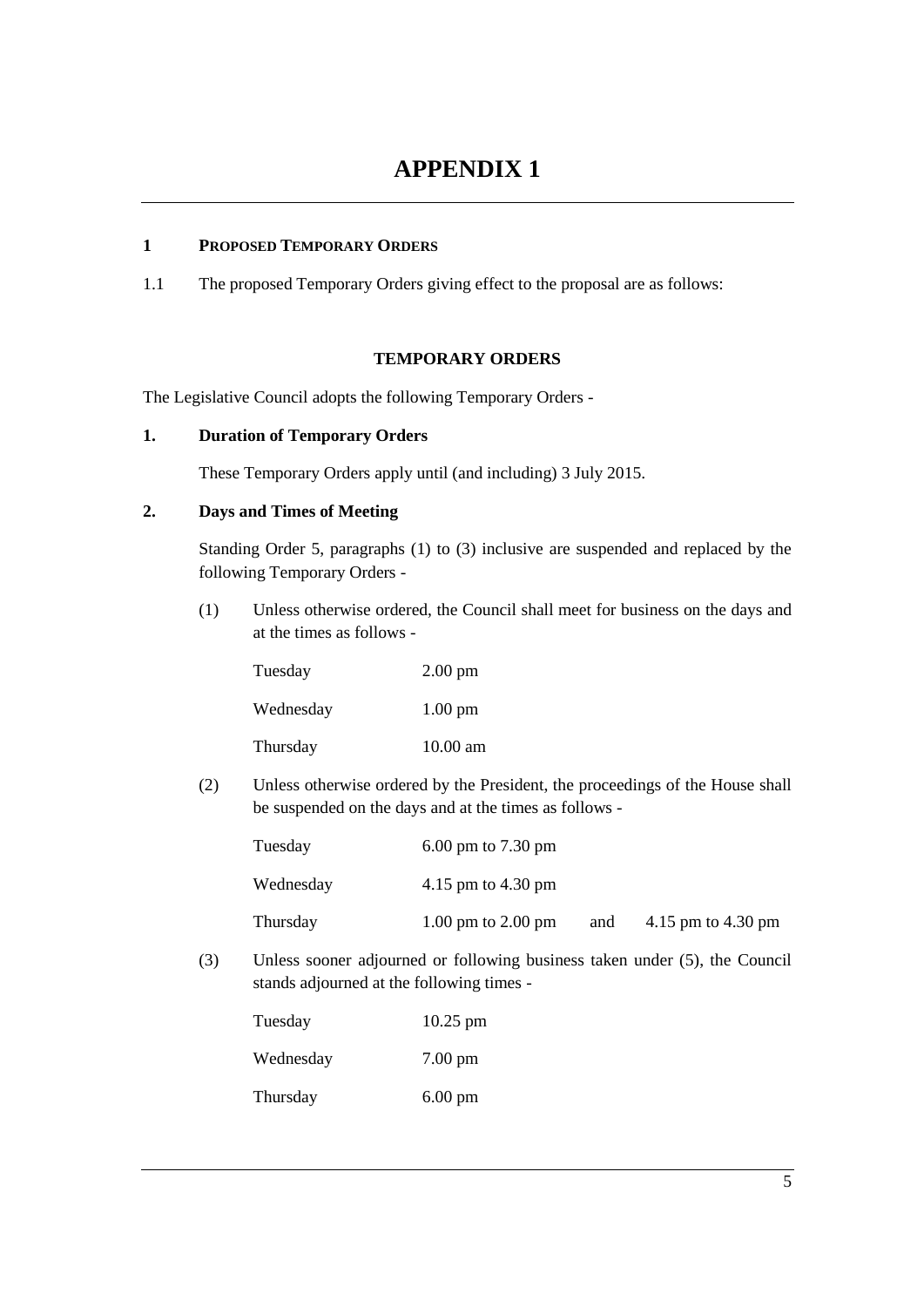#### **3. Time Limits on Speeches**

Standing Order 21, debate times for "**Consideration of Committee Reports**" is suspended and replaced by the following Temporary Order —

#### **Consideration of Committee Reports**

All Members three periods of 10 minutes per report

### **4. Maximum Time Limits for Certain Business Items**

Standing Order 23, paragraph (1)(b) is suspended.

#### **5. Consideration of Committee Reports**

Standing Order 110 is amended by inserting the following Temporary Order —

- (2A) Where the debate on an order of the day listed under (2) has reached one hour of consideration and further orders of the day are listed on the Notice Paper, the debate on the order of the day shall be postponed.
- (2B) An order of the day postponed under (2A) shall be listed for further consideration after the orders of the day for the consideration of committee reports listed on that day's Notice Paper and not disposed of.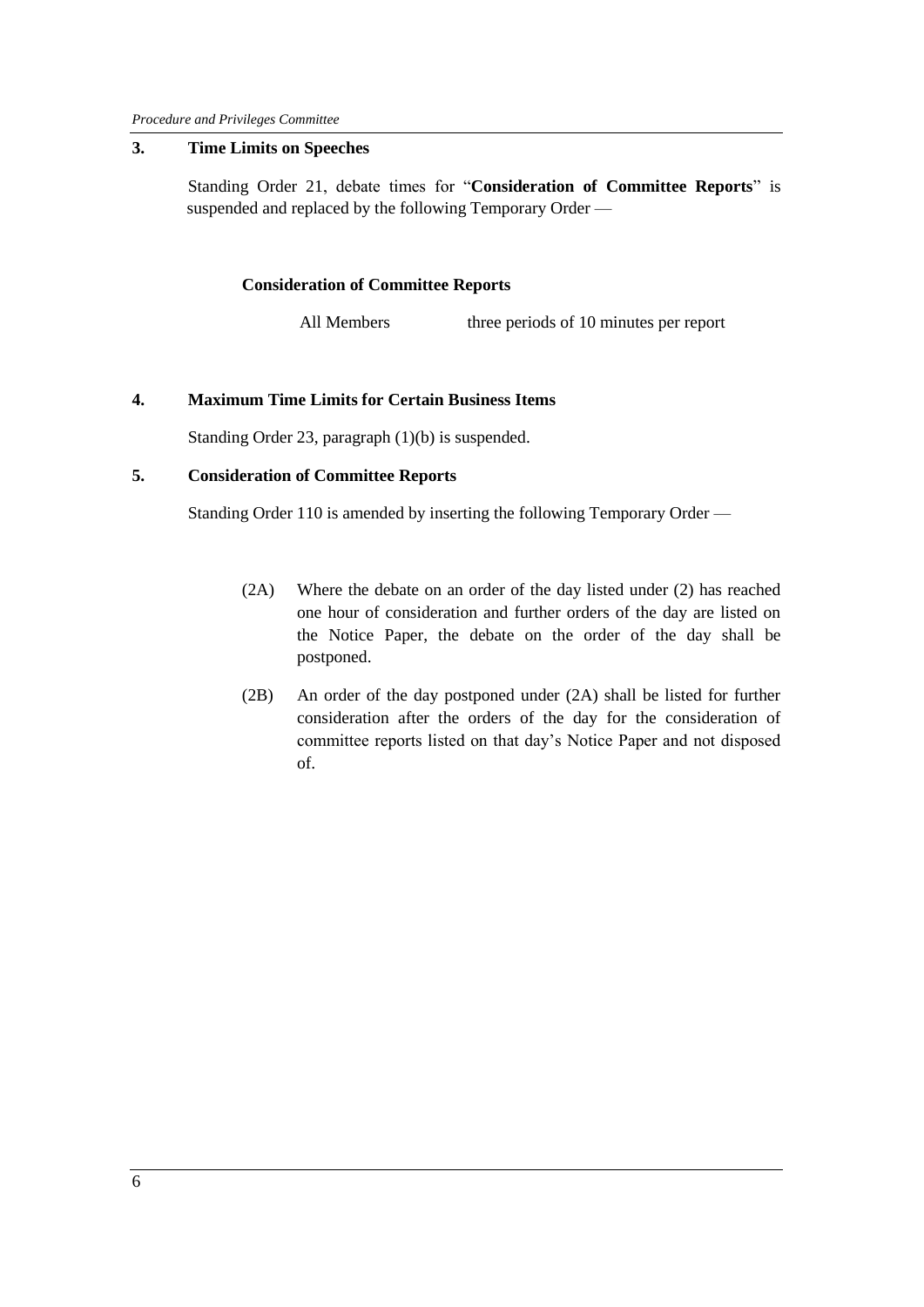### <span id="page-10-0"></span>**2 ORDER OF BUSINESS ON A SITTING DAY — TEMPORARY ORDERS**

| <b>TIMES</b>       | <b>TUESDAY</b>                  | <b>WEDNESDAY</b>                | <b>THURSDAY</b>                  | <b>TIMES</b>       |
|--------------------|---------------------------------|---------------------------------|----------------------------------|--------------------|
| 10.00am            |                                 |                                 | <b>HOUSE MEETS</b>               | 10.00am            |
| 10.15am            |                                 |                                 | <b>FORMAL BUSINESS *</b>         | 10.15am            |
| 10.15am            |                                 |                                 | <b>NON-GOVERNMENT BUSINESS</b>   | 10.15am            |
| 11.35am            |                                 |                                 | (80 minutes)                     | 11.35am            |
| 11.35am            |                                 |                                 | <b>PRIVATE MEMBERS' BUSINESS</b> | 11.35am            |
| 12:35pm            |                                 |                                 | (60 minutes)                     | 12.35pm            |
| 12.35pm            |                                 |                                 |                                  | 12.35pm            |
| 1.00pm             |                                 |                                 | <b>ORDERS OF THE DAY</b>         | 1.00pm             |
| 1.00pm             |                                 | <b>HOUSE MEETS</b>              |                                  | 1.00pm             |
| 1.15pm             |                                 | <b>FORMAL BUSINESS *</b>        | <b>LUNCH</b>                     | 1.15pm             |
| 1.15pm             |                                 |                                 |                                  | 1.15pm             |
| 2.00pm             |                                 |                                 |                                  | 2.00 <sub>pm</sub> |
| 2.00 <sub>pm</sub> | <b>HOUSE MEETS</b>              | <b>MOTIONS ON NOTICE</b>        |                                  | 2.00 <sub>pm</sub> |
| 2.15pm             | <b>FORMAL BUSINESS *</b>        | (120 minutes)                   |                                  | 2.15pm             |
| 2.15pm             |                                 |                                 |                                  | 2.15pm             |
| 3.15pm             |                                 |                                 | <b>ORDERS OF THE DAY</b>         | 3.15pm             |
| 3.15pm             |                                 | <b>CONSIDERATION OF</b>         |                                  | 3.15pm             |
| 4.15pm             | <b>ORDERS OF THE DAY</b>        | <b>COMMITTEE REPORTS</b>        |                                  | 4.15pm             |
|                    |                                 | $(60$ minutes) ¥                |                                  |                    |
| 4.15pm             |                                 | <b>AFTERNOON TEA</b>            | <b>AFTERNOON TEA</b>             | 4.15pm             |
| 4.30pm             |                                 |                                 |                                  | 4.30pm             |
| 4.30pm             | <b>QUESTIONS WITHOUT NOTICE</b> | <b>QUESTIONS WITHOUT NOTICE</b> | <b>QUESTIONS WITHOUT NOTICE</b>  | 4.30pm             |
| 5.00pm             |                                 |                                 |                                  | 5.00pm             |
| 5.00pm<br>5.20pm   |                                 |                                 | <b>ORDERS OF THE DAY +</b>       | 5.00pm<br>5.20pm   |
| 5.20pm             | <b>ORDERS OF THE DAY</b>        |                                 |                                  | 5.20pm             |
| 6.00pm             |                                 | <b>ORDERS OF THE DAY +</b>      | MEMBERS' STATEMENTS Δ            | 6.00pm             |
| 6.00pm             |                                 |                                 |                                  | 6.00pm             |
| 6.20pm             |                                 |                                 |                                  | 6.20pm             |
| 6.20pm             |                                 |                                 |                                  | 6.20pm             |
| 7.00pm             | <b>DINNER</b>                   | MEMBERS' STATEMENTS Δ           |                                  | 7.00pm             |
| 7.00pm             |                                 |                                 |                                  | 7.00pm             |
| 7.30pm             |                                 |                                 |                                  | 7.30pm             |
| 7.30pm             | <b>ORDERS OF THE DAY +</b>      |                                 |                                  | 7.30pm             |
| 9.45pm             |                                 |                                 |                                  | 9.45pm             |
| 9.45pm             | MEMBERS' STATEMENTS Δ           |                                 |                                  | 9.45pm             |
| 10.25pm            |                                 |                                 |                                  | 10.25pm            |

#### **2.1** The Order of Business on a Sitting Day is as follows:

**Note: Time periods above are not to scale, and many times are estimates only [see below].**

- **\* Formal Business** is: prayers, condolence motions, reporting of Governor's messages, presentation of petitions, statements by Ministers and Parliamentary Secretaries, presentation of papers for tabling, giving notices of questions, giving notices of motions to introduce Bills, giving notices of motions to disallow statutory instruments, giving notices of motions, and motions without notice (see SO 14). **No maximum time is set for Formal Business - the House proceeds to other business after Formal Business has concluded.**
- **¥** When the 60 minutes allocated for Consideration of Committee Reports concludes prior to 4.15pm (afternoon tea), Orders of the Day will commence at that time.
- When in Committee of the Whole House immediately prior to the time for Members' Statements to commence, debate will be interrupted shortly prior to the assigned time to allow for reporting to the Council.
- $\triangle$  Members' Statements may be extended by an additional 10 minutes, and Assembly Messages may be taken after Members' Statements, pursuant to Standing Order 5(5).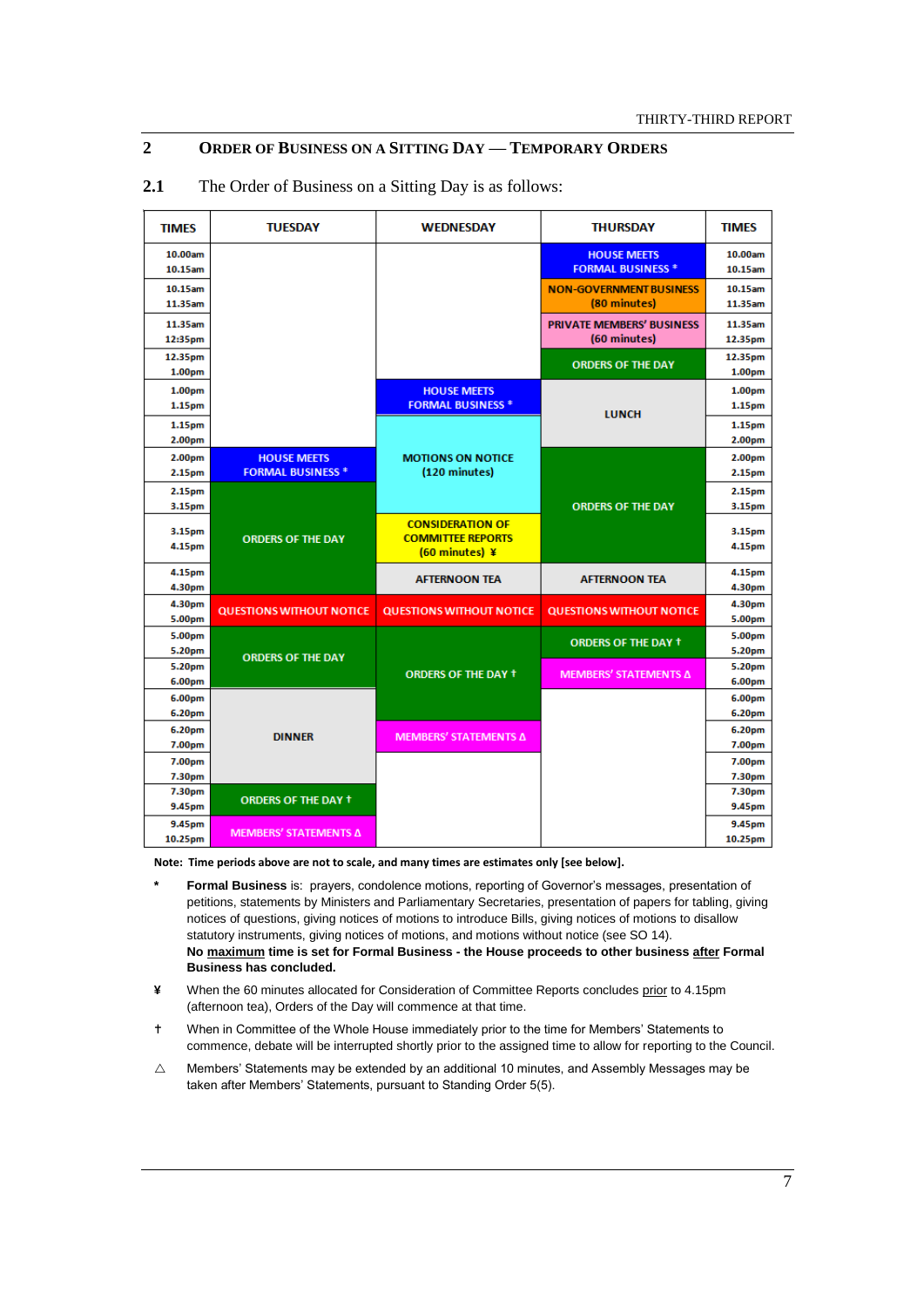## **APPENDIX 2**

#### <span id="page-11-1"></span><span id="page-11-0"></span>**1 OPTIONS CONSIDERED BY THE PPC — ORDER OF BUSINESS ON A SITTING DAY**

#### 1.1 Option 1:

| <b>TIMES</b>     | <b>TUESDAY</b>           | <b>WEDNESDAY</b>         | <b>THURSDAY</b>                | <b>TIMES</b>     |
|------------------|--------------------------|--------------------------|--------------------------------|------------------|
| 10.00am          |                          |                          | <b>HOUSE MEETS</b>             | 10.00am          |
| 10.15am          |                          |                          | <b>FORMAL BUSINESS *</b>       | 10.15am          |
| 10.15am          |                          |                          | <b>NON-GOVERNMENT BUSINESS</b> | 10.15am          |
| 11.35am          |                          |                          | (80 minutes)                   | 11.35am          |
| 11.35am          |                          |                          | PRIVATE MEMBERS' BUSINESS      | 11.35am          |
| 12:35pm          |                          |                          | (60 minutes)                   | 12.35pm          |
| 12.35pm          |                          |                          |                                | 12.35pm          |
| 1.00pm           |                          |                          | <b>ORDERS OF THE DAY</b>       | 1.00pm           |
| 1.00pm           |                          | <b>HOUSE MEETS</b>       |                                | 1.00pm           |
| 1.15pm           |                          | <b>FORMAL BUSINESS *</b> |                                | 1.15pm           |
| 1.15pm           |                          |                          | <b>LUNCH</b>                   | 1.15pm           |
| 2.00pm           |                          |                          |                                | 2.00pm           |
| 2.00pm           | <b>HOUSE MEETS</b>       | <b>MOTIONS ON NOTICE</b> |                                | 2.00pm           |
| 2.15pm           | <b>FORMAL BUSINESS *</b> | (120 minutes)            |                                | 2.15pm           |
| 2.15pm           |                          |                          |                                | 2.15pm           |
| 3.15pm           |                          |                          | <b>ORDERS OF THE DAY</b>       | 3.15pm           |
|                  |                          | <b>CONSIDERATION OF</b>  |                                |                  |
| 3.15pm<br>4.15pm | <b>ORDERS OF THE DAY</b> | <b>COMMITTEE REPORTS</b> |                                | 3.15pm<br>4.15pm |
|                  |                          | $(60$ minutes) ¥         |                                |                  |
| 4.15pm           |                          | <b>AFTERNOON TEA</b>     | <b>AFTERNOON TEA</b>           | 4.15pm           |
| 4.30pm           |                          |                          |                                | 4.30pm           |
| 4.30pm           | QUESTIONS WITHOUT NOTICE | QUESTIONS WITHOUT NOTICE | QUESTIONS WITHOUT NOTICE       | 4.30pm           |
| 5.00pm           |                          |                          |                                | 5.00pm           |
| 5.00pm           |                          |                          | ORDERS OF THE DAY +            | 5.00pm           |
| 5.20pm           | ORDERS OF THE DAY        |                          |                                | 5.20pm           |
| 5.20pm<br>6.00pm |                          | ORDERS OF THE DAY +      | MEMBERS' STATEMENTS Δ          | 5.20pm<br>6.00pm |
| 6.00pm           |                          |                          |                                | 6.00pm           |
| 6.20pm           |                          |                          |                                | 6.20pm           |
| 6.20pm           |                          |                          |                                | 6.20pm           |
| 7.00pm           | <b>DINNER</b>            | MEMBERS' STATEMENTS Δ    |                                | 7.00pm           |
| 7.00pm           |                          |                          |                                | 7.00pm           |
| 7.30pm           |                          |                          |                                | 7.30pm           |
| 7.30pm           |                          |                          |                                | 7.30pm           |
| 9.45pm           | ORDERS OF THE DAY +      |                          |                                | 9.45pm           |
| 9.45pm           |                          |                          |                                | 9.45pm           |
| 10.25pm          | MEMBERS' STATEMENTS Δ    |                          |                                | 10.25pm          |

Note: Time periods above are not to scale, and many times are estimates only [see below].

- Formal Business is: prayers, condolence continues conditions in the conditions, statements by Ministers and Parliamentary Secretaries, presentation of papers for tubling, giving notices of questions, giving notices of moti  $\star$
- ¥ When the 60 minutes allocated for Consideration of Committee Reports concludes prior to 4.15pm (afternoon tea), Orders of the Day will commence at that time.
- When in Committee of the Whole House immediately prior to the time for Members' Statements to commence, debate will be interrupted Ŧ shortly prior to the assigned time to allow for reporting to the Council.
- $\triangle$  Members' Statements may be extended by an additional 10 minutes, and Assembly Messages may be taken after Members' Statements, pursuant to Standing Order 5(5).